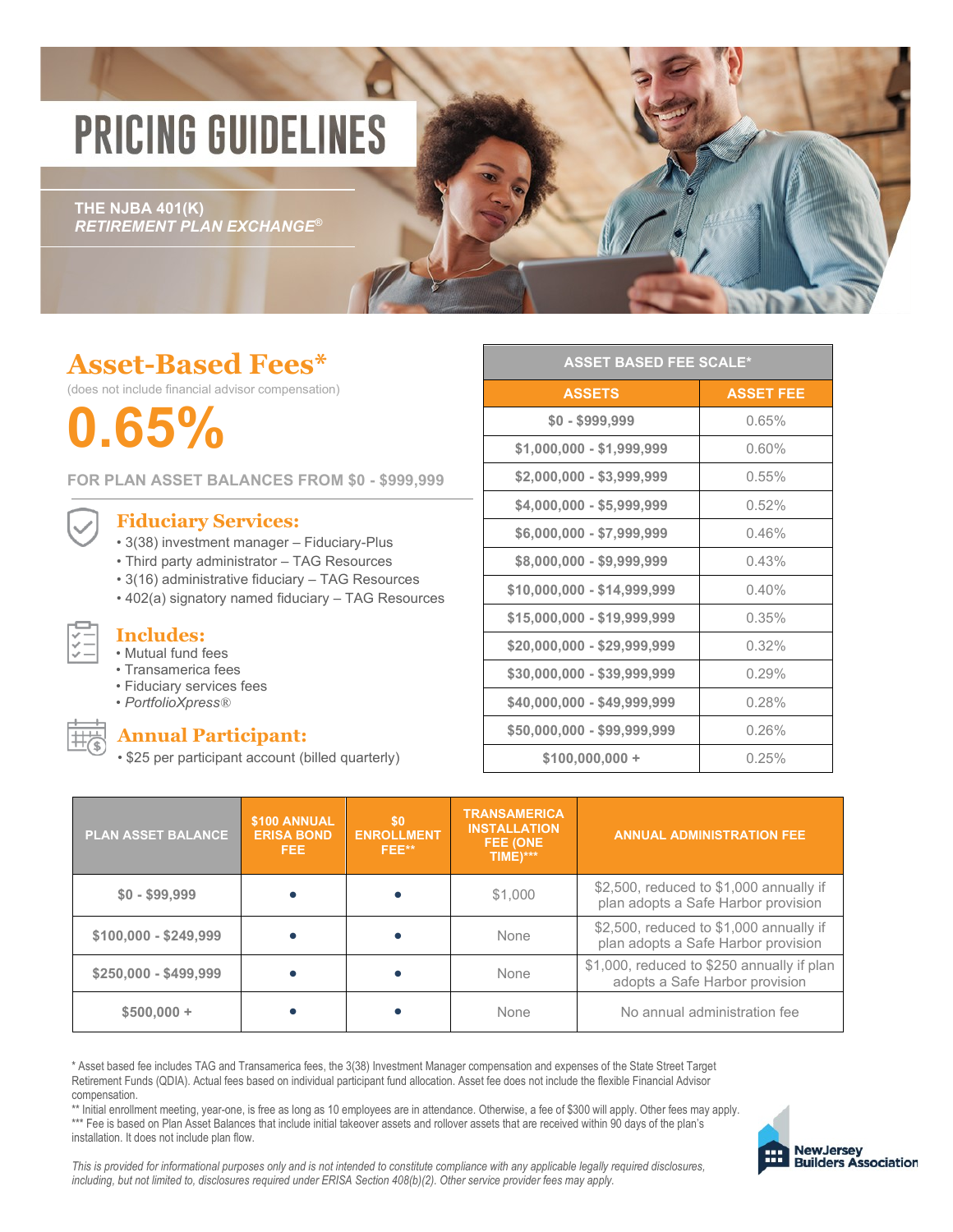#### **INVESTMENT STRUCTURE – FIDUCIARY-PLUS**

TAG recognizes that plan participants have varying levels of investment knowledge, experience, and interest. That's why our investment menu offers options for different types of investors, allowing participants to determine how much help they want when making financial decisions. Below is a list of the investment options available to the participants in your plan.

#### **TARGET DATE FUNDS/ASSET ALLOCATION FUNDS**

#### **TARGET DATE FUNDS (QDIA)**

State Street Target Retirement Income Ret Acct State Street Target Retirement 2015 Ret Acct State Street Target Retirement 2020 Ret Acct State Street Target Retirement 2025 Ret Acct State Street Target Retirement 2030 Ret Acct State Street Target Retirement 2035 Ret Acct State Street Target Retirement 2040 Ret Acct State Street Target Retirement 2045 Ret Acct State Street Target Retirement 2050 Ret Acct State Street Target Retirement 2055 Ret Acct State Street Target Retirement 2060 Ret Acct

#### **ASSET ALLOCATION FUNDS**

TA Vanguard LifeStrategy Income Ret Acct TA Vanguard LifeStrategy Conservative Growth Ret Acct TA Vanguard LifeStrategy Moderate Growth Ret Acct TA Vanguard LifeStrategy Growth Ret Acct

#### **PASSIVE CORE OPTIONS**

**INTERMEDIATE-TERM BOND** Fidelity U.S. Bond Index Ret Acct

**LARGE CAP BLEND** Fidelity 500 Index Ret Acct

**MID CAP BLEND** Fidelity Mid Cap Index Ret Acct

#### **ACTIVE CORE OPTIONS**

**CASH EQUIVALENT** Transamerica Stable Value Advantage Acct

**INTERMEDIATE-TERM BOND** Metropolitan West Total Return Bond Ret Acct PIMCO Income Ret Acct

**LARGE CAP VALUE** BlackRock Equity Dividend Ret Acct

**LARGE CAP GROWTH** T. Rowe Price Blue Chip Growth Ret Acct

**SMALL CAP VALUE** DFA U.S. Targeted Value Portfolio Ret Acct **SMALL CAP BLEND** Fidelity Small Cap Index Ret Acct

**WORLD/FOREIGN STOCK** Fidelity Total International Index Ret Acct

**SMALL CAP GROWTH** Janus Henderson Triton Ret Acct

**REAL ESTATE** DFA Global Real Estate Securities Ret Acct

**WORLD/FOREIGN STOCK** MFS International Diversification Ret Acct

**EMERGING MARKET STOCK** DFA Emerging Markets Portfolio Ret Acct